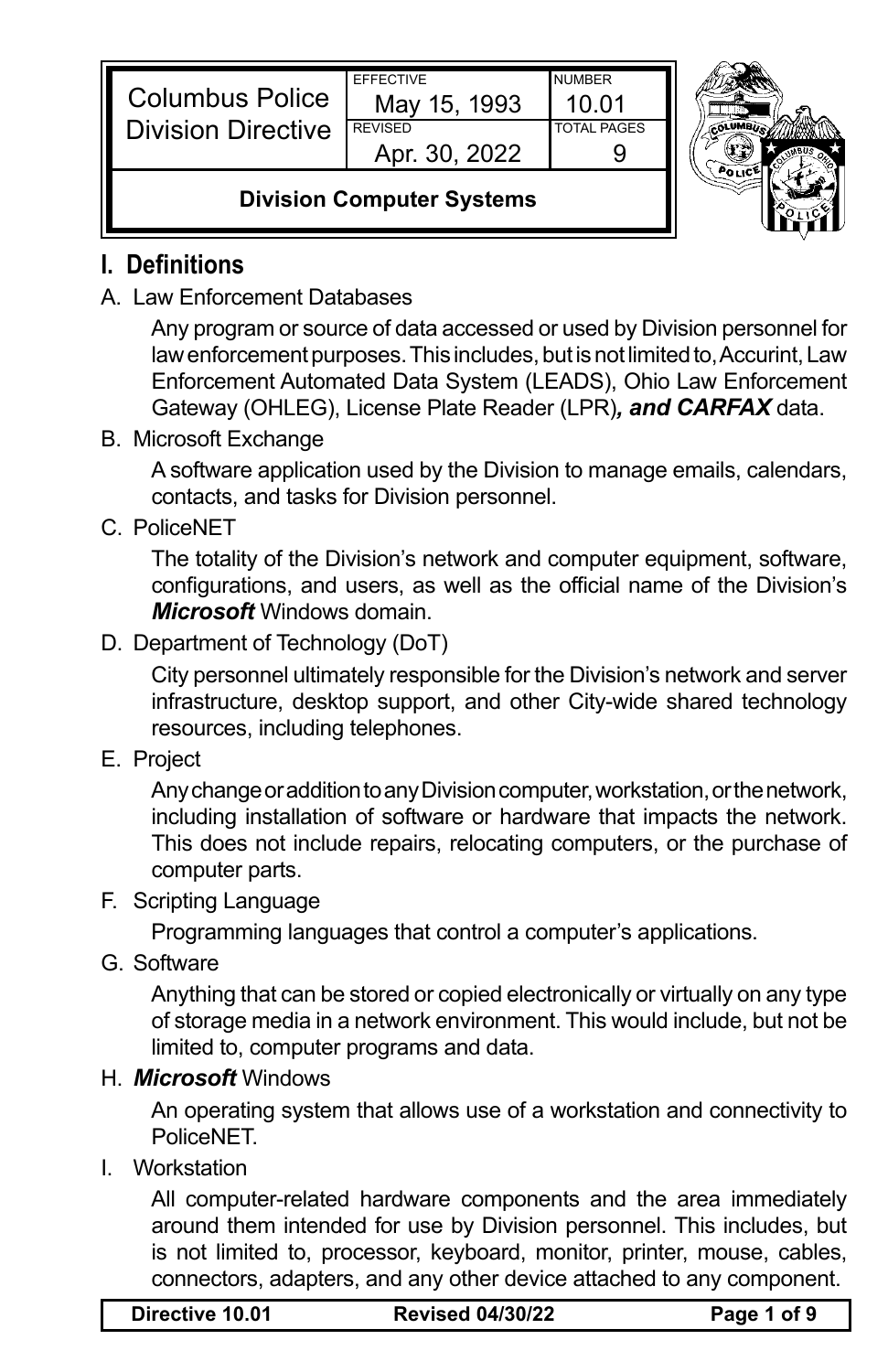# **II. Policy Statements**

- A. General Operation
	- 1. All files, including email messages and internet logs, are subject to public records requests. Email and other computerized records may be monitored and could be retrieved at a later time for use in criminal, civil, or investigative action. Personnel do not have a reasonable expectation of privacy when using a computer or communications system that is employer-authorized or is provided for a mutual benefit.
	- 2. Personnel shall not knowingly or recklessly delete, erase, copy, move, or format drives, databases, directories, disks, or files not solely used by themselves or without privilege to do so from the file originator, system administrator, immediate supervisor, or author. A bureau, section, or unit's network directory structure shall be reconfigured only by DoT at the direction of the PoliceNET Unit. Access rights to directories or sub-directories, other than those belonging to the user, shall require the approval of the Technical Services Section (TSS) Supervisor or designee and the unit supervisor.
	- 3. Personnel shall not copy or otherwise create an image of any program or file purchased, used, or created by the Division or Division personnel for sole use within the Division*,* unless such *a* copy is intended for use as a backup.
	- 4. Original media for desktop software shall be provided to DoT Desktop Support personnel for safekeeping and license tracking.
	- 5. Personnel shall not purchase any hardware to be installed or used on a Division workstation without prior authorization from the TSS Supervisor or designee and/or DoT. Personnel receiving authorization shall contact DoT to make installation arrangements. Personnel may use USB portable media devices, *including* flash drives and SD cards for work-related purposes, except where limited access exists, such as on MDCs.
	- 6. Only software authorized by the PoliceNET Unit or DoT shall be purchased for or installed, loaded, or otherwise used on a Division workstation or server. Personnel shall abide by all software copyright and licensing laws. Failure to do so may be a criminal and/or departmental violation.
	- 7. Software approved for use but not supplied by the Division or the City may be denied for installation by DoT.
	- 8. Personnel shall not remove any software owned by the Division or applications written for the Division from within the confines of Division property except to transport to another Division facility.
	- 9. Personnel shall not configure, modify, partition, or alter any predefined hardware setting, hard disk, or software configuration located in any system. This does not apply to user-defined settings.
	- 10. Personnel experiencing difficulty in operating a workstation shall not turn off or unplug the computer without first contacting the DoT for instruction on proper shutdown procedures.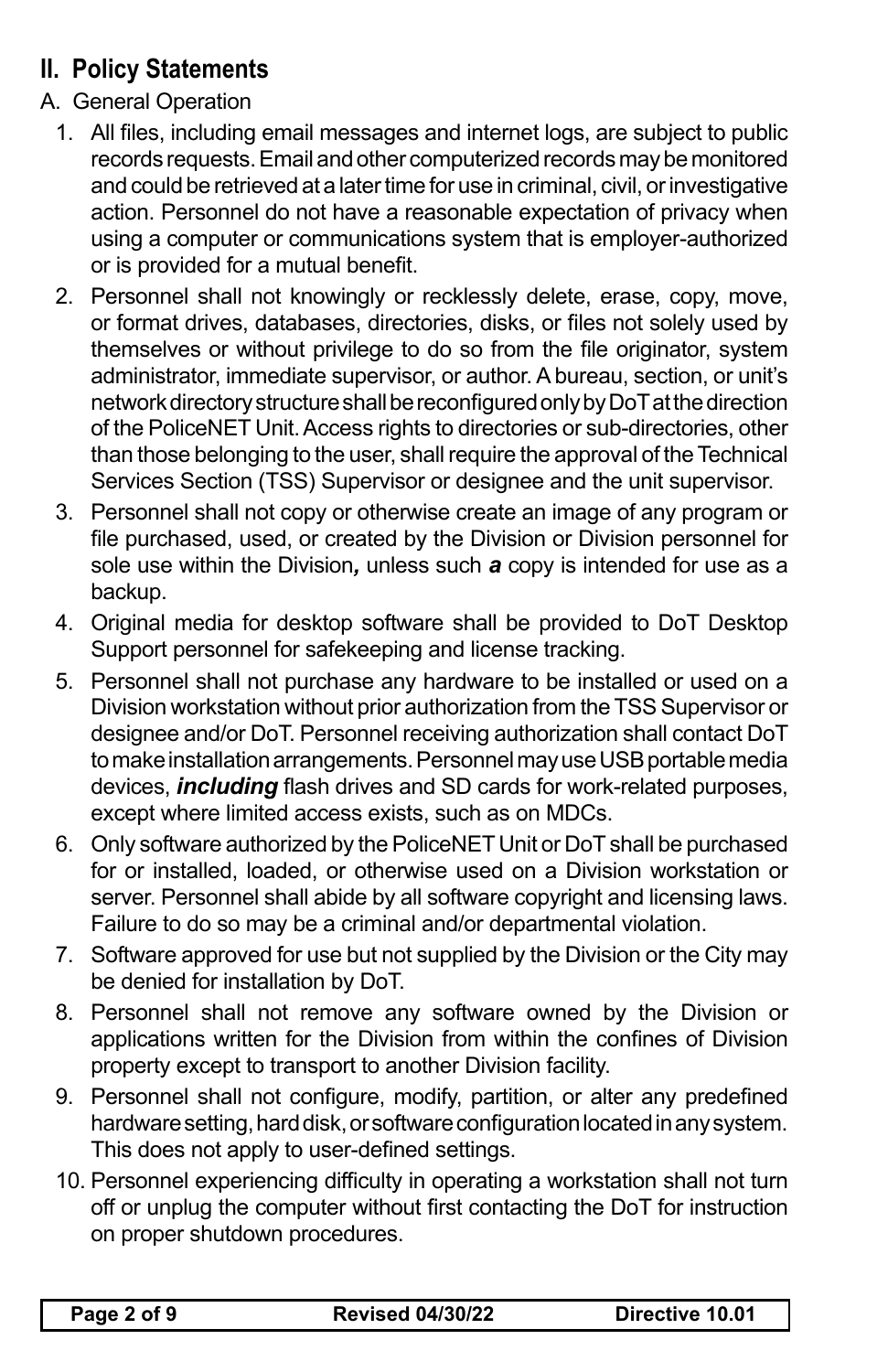- 11. Unless otherwise directed by DoT personnel, all workstations shall be left powered on and displaying the log-on screen. The computer monitor of a workstation may be turned off if the workstation is not going to be in use for more than eight hours.
- 12. Personnel should save all documents/files to the PoliceNET/DoT servers. In addition, personnel may store copies locally. Repairs to or replacement of workstations may cause total loss of data stored locally and may occur with little or no notice. Network/server files are backed up by DoT, but it is not responsible for any information/files not saved to the servers.
- 13. Electronic data shall be stored locally or on a network/server managed by DoT or Division personnel. Exceptions include electronic data stored by a third party agreed upon by the TSS Supervisor or designee and under the authority of a contract between the City and the vendor.
- 14. Personnel not actively using an application shall exit the program (for example, Premier One). This does not apply to locally stored applications (for example, Microsoft Word).
- B. PoliceNET Computer Network Access
	- 1. Division personnel requesting access or changing assignments shall complete and forward a Computer Network Access Request, form S-20.101, or Change of Assignment Notification, form J-10.100, to the TSS Supervisor or designee.
	- 2. Division personnel requesting a name change shall complete and forward a PoliceNET Name Change Notification, form J-10.101, to the TSS Supervisor or designee.
	- 3. Access rights shall be determined by assignment, prior assignment, or specific duties and periodically evaluated by the TSS Supervisor or designee and/or DoT personnel in order to maintain the optimum performance and security of the computer network.
	- 4. Other than PoliceNET Unit personnel and vendor support personnel, remote desktop/VPN access shall be authorized only with the approval of the Chief of Police and shall be subject to the procedures and policies established by the TSS Supervisor or designee and DoT.
	- 5. Requests to immediately disable an employee's network and application access should come in written form from the deputy chief or higher in the employee's chain of command or from the Human Resources (HR) Manager to the TSS Supervisor or designee.
	- 6. Accounts will be disabled at the time of retirement or when HR personnel notify the TSS Supervisor or designee of a separation from the Division.
- C. Security Issues
	- 1. An employee's initial network/sign-on password is created by DoT personnel. Passwords created by DoT personnel shall be immediately changed by the employee during the next logon and when prompted by the network application every 90 days.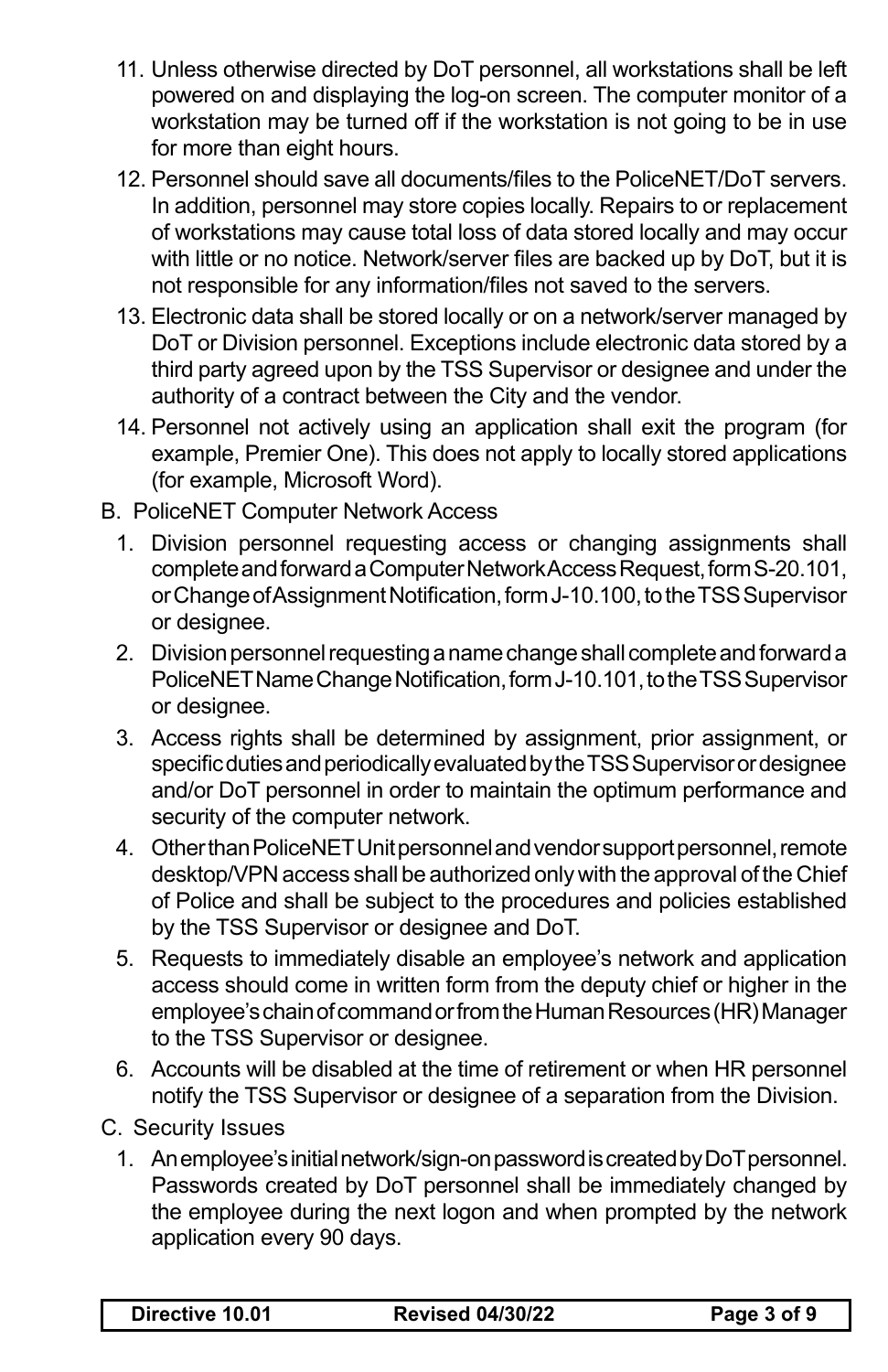- 2. Personnel attempting to access the network using an invalid password shall be locked out of the network. Any user locked out shall immediately contact the PoliceNET Unit or DoT.
- 3. Personnel shall not communicate or divulge network/sign-on passwords to others.
- 4. Personnel shall not operate or allow the operation of any network/system terminal while utilizing a password or access privileges assigned to another person.
- 5. Personnel shall not leave workstations unattended without logging out, signing off, or locking the computer.
- 6. Personnel not authorized to use the network or computer workstations shall not attempt to access any restricted, password-protected, or other secured file, directory, or drive.
- 7. Personnel without privilege or authorization shall not use, attempt to use, or access any network computer or workstation.
- 8. Personnel shall take reasonable steps to safeguard Division computer equipment and all information/data contained therein.
- 9. Personnel shall immediately report any theft, attempted theft, or loss of any Division-owned computer equipment, data, or passwords. Personnel shall immediately report any theft, attempted theft,or loss of any personally owned device enabled to access the Division's network to their immediate supervisor and to the lostdevice@columbuspolice.org email address.
- 10. Division personnel shall not access or use personally identifiable information (for example, social security numbers) belonging to another employee except for a valid and authorized administrative or law enforcement purpose.
- D. Programming
	- 1. All requests for applications or custom programming shall be made to the TSS Supervisor or designee. A supervisor shall make any requests for large projects. Requests will be reviewed by TSS and/or DoT personnel for consideration.
	- 2. No programs or software shall be written or purchased outside of the PoliceNET Unit without prior approval of the TSS Supervisor or designee.
- E. Stand Alone, Covert, or Wireless Networks
	- 1. All requests for stand alone, covert, or wireless networks shall be made to the TSS Supervisor or designee.
	- 2. Stand alone, covert, or wireless networks shall be implemented only with the approval of the TSS Supervisor or designee and DoT.
- F. Email
	- 1. Email shall be used for Division business purposes only.
	- 2. Personnel shall check their email for new messages at least once during their shift. Electronic subpoenas shall be opened immediately by doubleclicking the message, thereby generating a read receipt.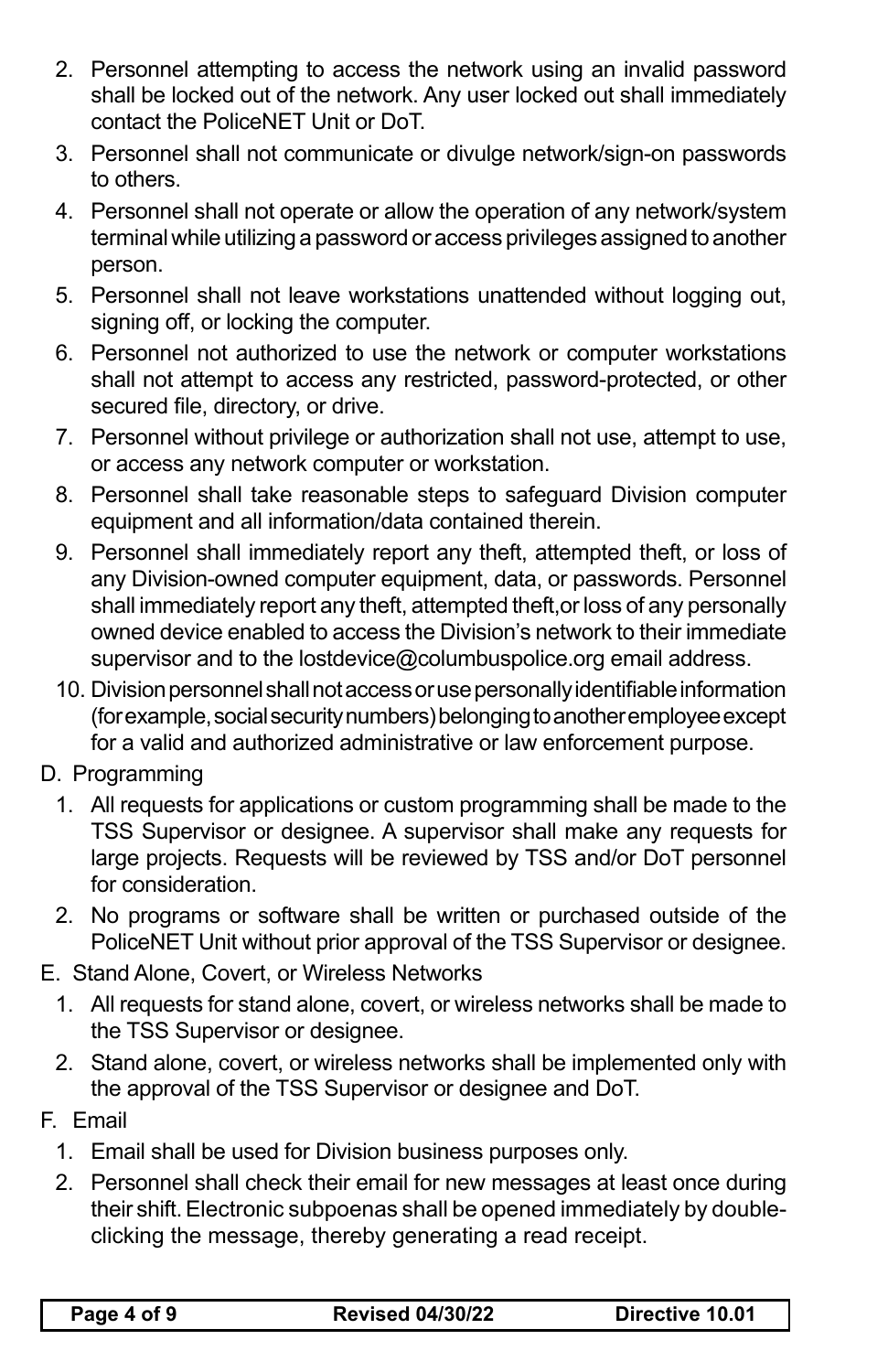- 3. Personnel shall not attempt to access another person's email. This does not apply to Public Records Unit personnel, DoT, or PoliceNET Unit personnel acting in an official capacity.
- 4. Personnel shall not compose or transmit any email with a file attachment that is not for Division business purposes.
- 5. Personnel receiving any email with a file attachment of unknown origin or that is not for Division business shall delete the entire email message without opening the attached file.
- 6. Personnel shall delete email messages when no longer needed or useful, as long as doing so does not violate the Ohio Public Records Act or Division policy. Personnel with questions concerning retention schedules shall contact the Public Records Unit.
- 7. Personnel receiving virus alerts shall contact the DoT Service Desk or use the TechDesk icon located on the computer's desktop to request DoT support immediately.
- 8. Personnel shall not send out Division-wide emails without the prior approval of a bureau commander/manager. Exceptions include emails sent by other City departments to all City employees *that* may include City-related business, health and wellness alerts, or City-sponsored events.
- 9. Personnel shall not use Division computers to access personal email unless access is required for work-related purposes.
- 10. Personnel shall not circumvent normal channels of communication by composing, forwarding, or sending any mail via the email system in lieu of paper communications if the paper communications would be required according to current directives.
- G. Internet
	- 1. All internet transactions may be recorded by the PoliceNET Unit and/or DoT and will be made available (if they still exist) to anyone requesting an audit of any user's internet activity.
	- 2. Personnel shall not download any software, browser plug-in, program, or non-document file without permission from the PoliceNET Unit and/or DoT.
	- 3. Personnel shall not access any internet site containing pornographic material, hacking tools or information, or other content not related to Division business without prior written permission from the bureau commander or higher. A copy of the letter granting permission shall be forwarded to the PoliceNET Unit *Supervisor*. Letters or emails authorizing personnel to access pornographic material, etc. should be forwarded to the TSS Supervisor or designee.
	- 4. Personnel should not access any streaming audio or video from a Division computer system unless the content is work-related or accessed in a manner that does not interfere with the performance of their duties or the performance of the network.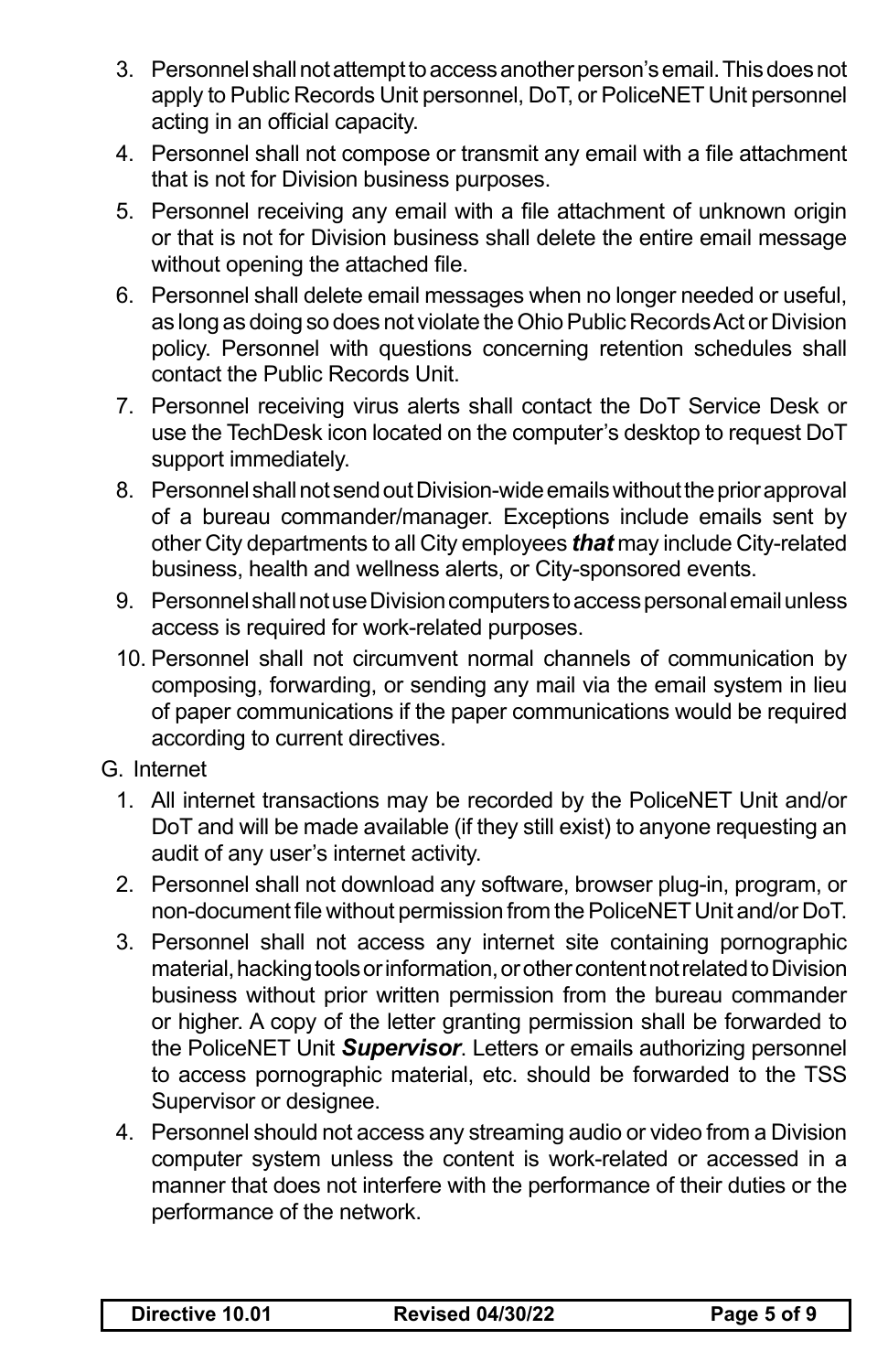- H. Care of Equipment
	- 1. Personnel shall not expose any PoliceNET Unit equipment to liquid, heat, direct sunlight, or magnetic influence (for example, telephone headset, monitor, magnetic ID card holder, or electric motor). Personnel shall attempt to keep exposure to dust at a minimum.
	- 2. Temperatures of 85 degrees Fahrenheit or greater may damage computer equipment. Personnel shall shut off all computer workstations in any area where excessive temperatures are observed or are reasonably believed to be occurring. Personnel shall not shut off any other network equipment without permission from the PoliceNET Unit.

Note: This does not apply to mobile computers.

- 3. Disassembling of computer components or workstations is prohibited unless performed as maintenance, repair, or upgrade by DoT personnel. This does not apply to personnel replacing disposable items such as printer paper, ribbons, or ink or toner cartridges. It also does not apply to those personnel performing computer forensics as part of their official duties.
- 4. Personnel shall not unplug workstations from the surge protector.
- 5. Personnel shall not unplug, reconfigure, or move computer or network components from their assigned location without assistance from DoT personnel.
- 6. Personnel utilizing a workstation, terminal, or printer shall report any and all errors, problems, or difficulties related to hardware or software to the DoT as soon as practical.
- I. Law Enforcement Databases (LEADS, OHLEG, *LPR, CARFAX,* etc.)
	- 1. Data accessed through any law enforcement database shall be restricted to the use of duly authorized law enforcement and/or criminal justice agencies for the performance of criminal justice duties. The data shall not be sold, transmitted, or disseminated to any non-law enforcement agency or unauthorized persons.
	- 2. Personnel shall destroy all law enforcement database hard copy printouts when no longer needed.
	- 3. LEADS
		- a. Designated LEADS administrators in the TSS shall have the final authority for the placement and use of LEADS user interface-equipped computers.
		- b. Division personnel shall assist in maintaining the security of LEADS/NCIC and the information it contains and ensure that LEADS information is disseminated only to authorized personnel.
		- c. Division supervisors, upon learning of an arrest of or criminal court action pending against a Division employee, shall notify the Terminal Agency Coordinator (TAC) in the Records Management Bureau (RMB) and the RMB Manager without delay.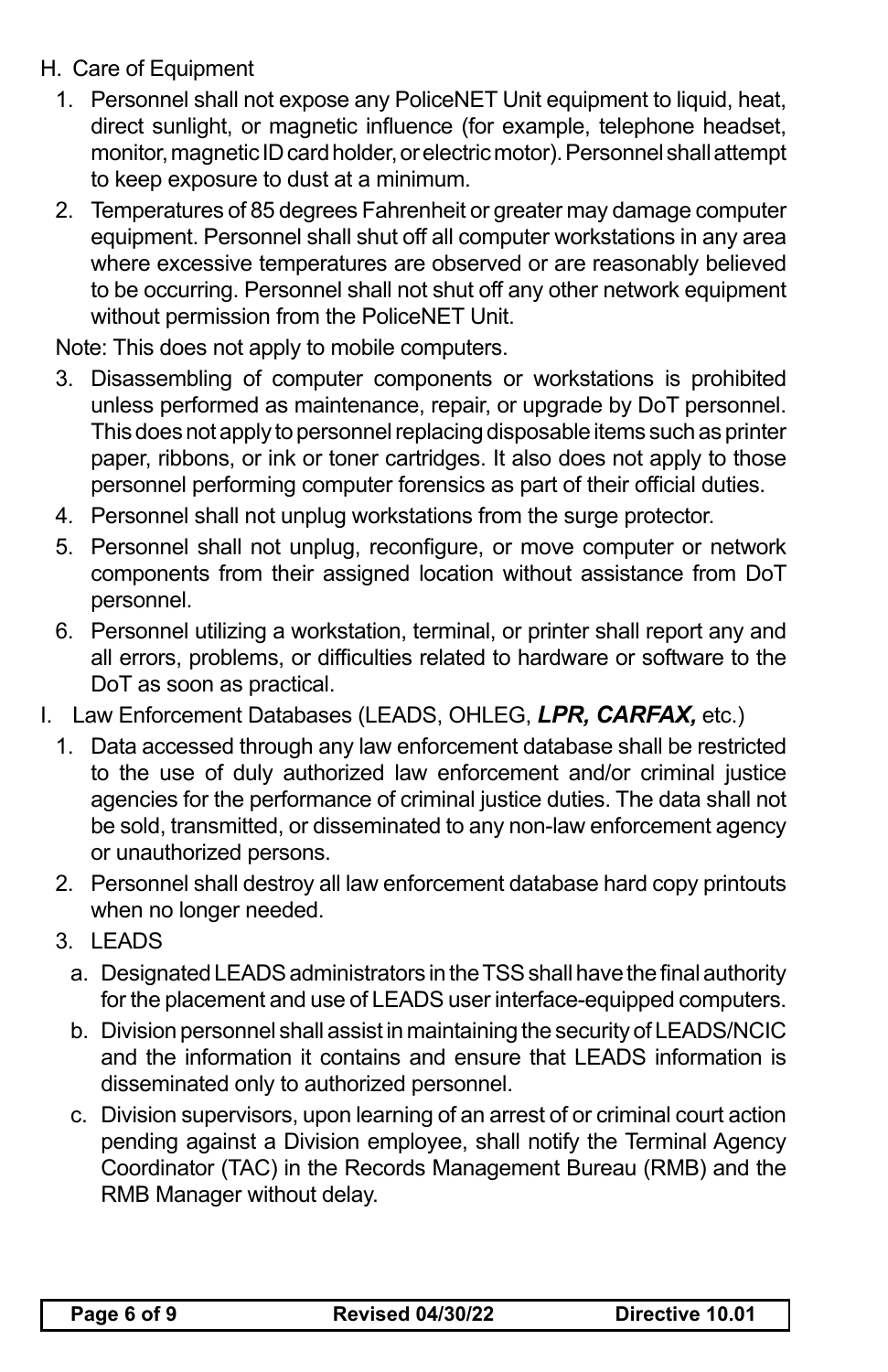- d. Division personnel shall immediately report any loss, theft, modification, destruction, or breach of the system data or access of information by unauthorized persons to the TAC in the RMB.
- e. Any misuse of law enforcement database information or equipment may constitute critical misconduct and/or result in criminal charges.

#### *4. LPR Data*

- *a. Facial recognition shall not be accessed.*
- *b. Divisionpersonnelshallconfirmtheaccuracyoftheinformation, "hit," or "alert" from the system prior to taking any action.*
- *c. Divisionpersonnelshallaccurately completetherequiredaudit fields when using the system.*
- *d. Division personnel shall ensure all searches are for law enforcementpurposesonly.Misuseofthedatabaseinformation, equipment, or log-in may constitute critical misconduct and/or a criminal offense.*
- *e. Data should only be downloaded on a Division computer or Division-issued electronic device.*
- *f. The Criminal Investigations Subdivision Deputy Chief or above shall determine when Division data will be shared with other requesting agencies and when the Division will request that other agencies share their data through the LPR contracted company.*
- *g. The TSS Supervisor or designee shall serve as the system administrator.*
- *5.* Division personnel shall document the incident number, date, requestor name, subject name, and case/offense type of each OHLEG facial recognition inquiry on the appropriate log in the electronic reporting system.
- J. Division Websites
	- 1. Public-facing websites shall utilize the City's Ektron platform for consistency.
	- 2. Division personnel shall forward requests for changes or additions to Division websites to the PoliceNET Unit webmaster.
	- 3. Public information posted to the Columbus Division of Police website shall not be removed unless the posting of that information creates a substantial risk of harm to persons and the Division of Police has been informed of that risk. When a substantial risk of harm to persons is confirmed by any Division of Police supervisor or the Division of Police Legal Advisor, the information shall be removed from the website by PoliceNET Unit personnel without delay.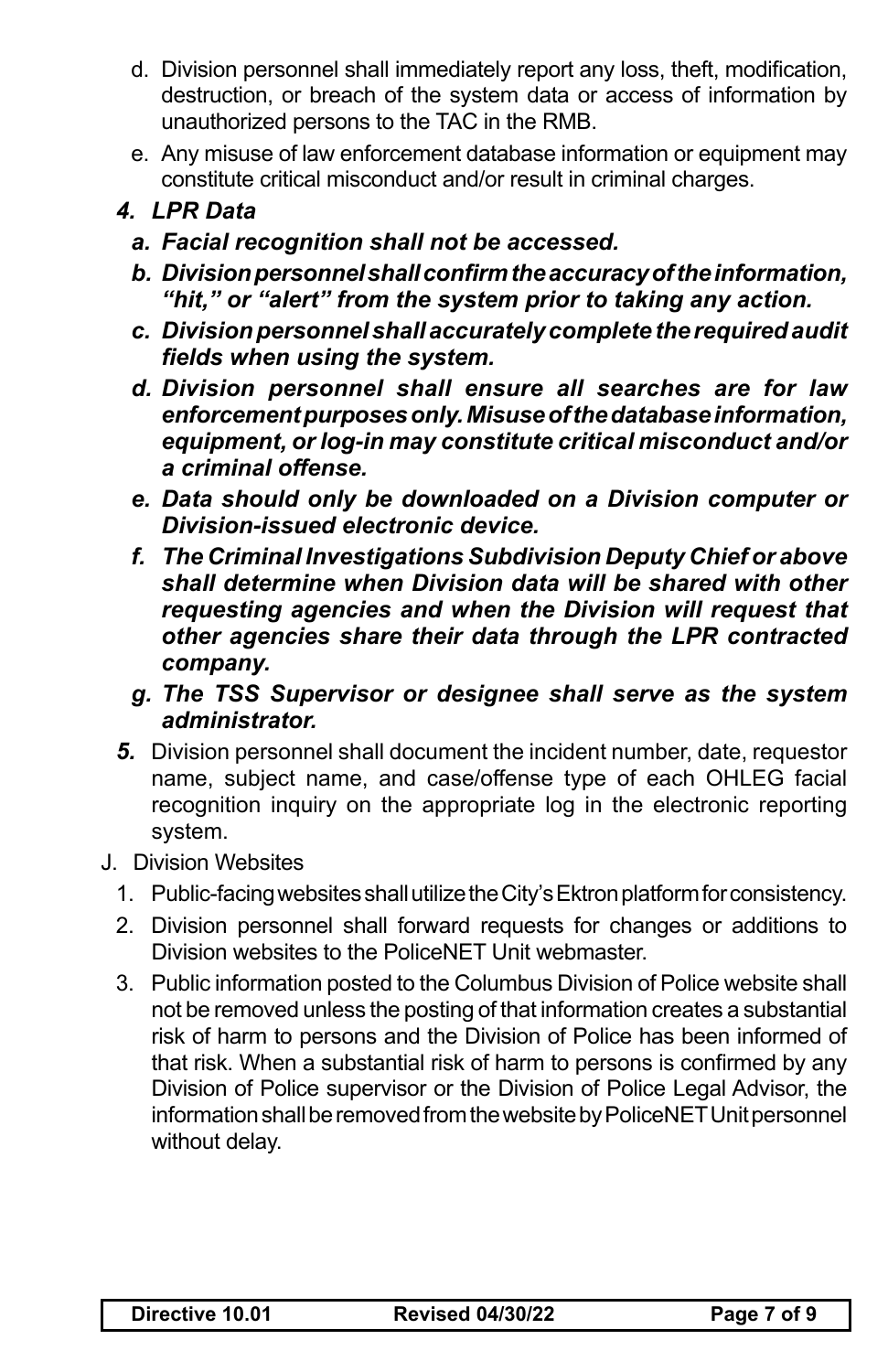- K. Requests for Employee Emails, Division Computer Records, or Audits for Investigative Purposes
	- 1. Written approval by email or letter shall be required when requesting any of the following:
		- a. Information from another employee's email
		- b. Information from or copies of another employee's files stored on the Division's network
		- c. Audits of another employee's use of Division computer systems and/or applications
		- d. Audits of another employee's Division cell phone records
	- 2. Requests for information or audits shall require the written direction by email or letter from:
		- a. That employee's deputy chief or higher for chain of command investigations, or
		- b. The Internal Affairs Bureau (IAB) Commander for IAB investigations.
	- 3. This section does not apply to public records requests.

# **III. Procedures**

A. Repairs or Problems

Contact the DoT Service Desk or use the TechDesk icon located on the computer's desktop to request DoT support.

- B. Criminal History Audits
	- 1. TAC/System Administrator
		- a. Review BCI/III Criminal History inquiries run by Division personnel on a monthly basis.
		- b. Conduct or forward requested audits for investigatory purposes in accordance with the unit's SOP.
		- c. Forward all reports to the requesting personnel.
- C. LEADS Password Resets

Forward requests for LEADS password resets and LEADS access to the TAC in the RMB or to the Information Systems Analyst in the PoliceNET Unit.

- D. Requests for Employee Emails, Division Computer Records, or Audits or to Suspend or Terminate an Employee's Network Access
	- 1. Requestor
		- a. Provide written approval by email or letter to the TSS Supervisor or designee detailing the information requested, any applicable timelines, and to whom the information is to be provided, or in the case of a request to suspend or terminate an employee's network access, the specific services or access to be modified.
		- b. In an emergency situation, contact the TSS Supervisor or designee directly and provide written confirmation by email or letter as soon as practicable.